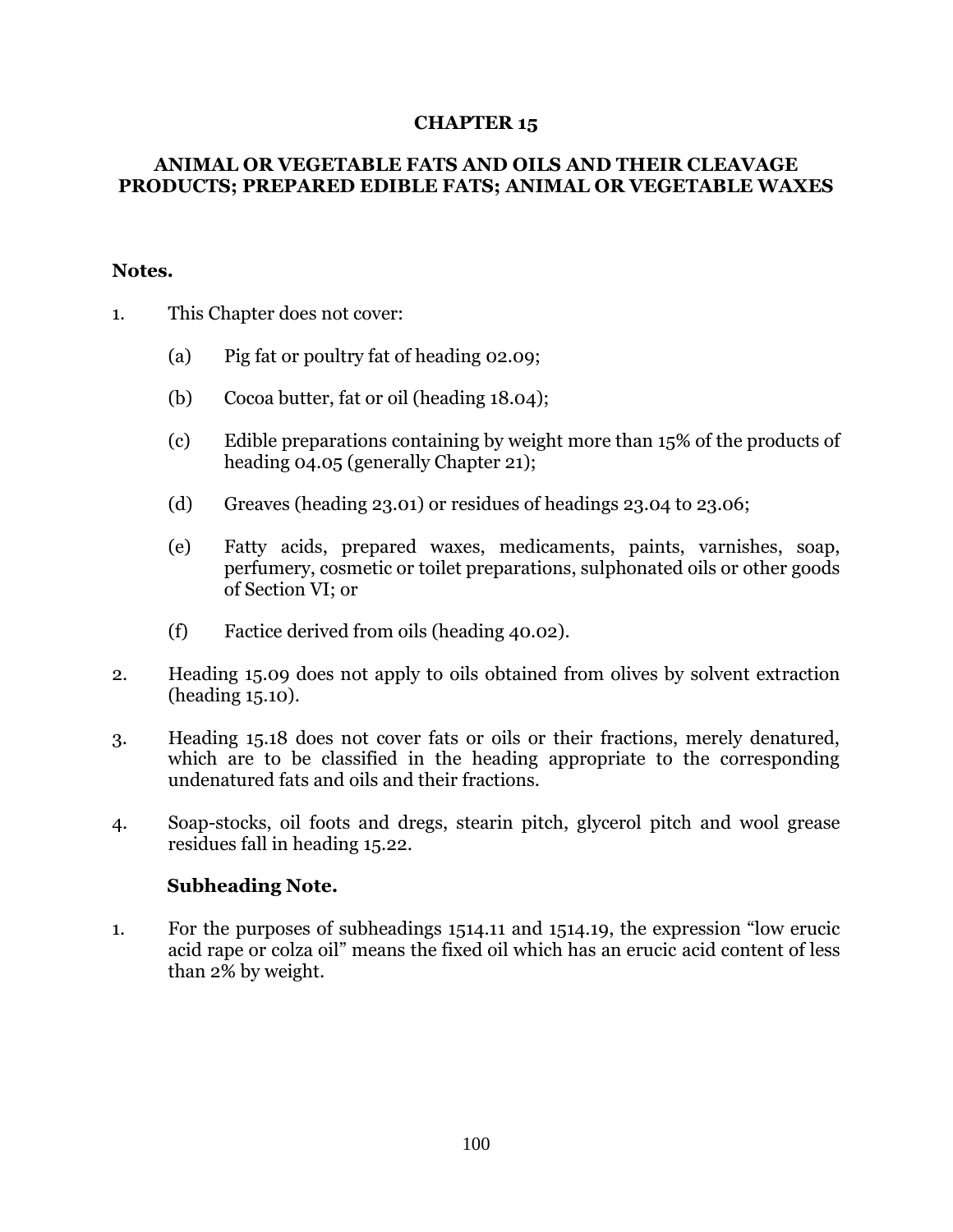| <b>HS</b> | <b>CET</b> | PR <sub>1</sub> | <b>DESCRIPTION OF GOODS</b>                                                                                   | <b>DUTY</b><br><b>RATE</b> | <b>UNIT</b>     | <b>SITC</b><br><b>REV4</b> |
|-----------|------------|-----------------|---------------------------------------------------------------------------------------------------------------|----------------------------|-----------------|----------------------------|
| 15.01     |            |                 | Pig fat (including lard) and<br>poultry fat, other than that<br>of heading 02.09 or 15.03                     |                            |                 |                            |
| 1501.10   | 00         |                 | - Lard                                                                                                        | Free                       | kg              | 411.21                     |
| 1501.20   | 00         |                 | - Other pig fat                                                                                               | Free                       | kg              | 411.29                     |
| 1501.90   | 00         |                 | - Other                                                                                                       | Free                       | kg              | 411.29                     |
| 15.02     |            |                 | Fats of bovine<br>animals,                                                                                    |                            |                 |                            |
|           |            |                 | sheep or goats, other than<br>those of heading 15.03                                                          |                            |                 |                            |
| 1502.10   | 00         |                 | - Tallow                                                                                                      | Free                       | kg <sub>2</sub> | 411.321                    |
| 1502.90   | 00         |                 | - Other                                                                                                       | Free                       | kg <sub>2</sub> | 411.329                    |
| 1503.00   | 00         |                 | Lard<br>stearin,<br>lard<br>oil,                                                                              |                            |                 |                            |
|           |            |                 | oleostearin,<br>oleo-oil<br>and                                                                               |                            |                 |                            |
|           |            |                 | tallow oil, not emulsified or                                                                                 |                            |                 |                            |
|           |            |                 | mixed<br>otherwise<br><b>or</b>                                                                               |                            |                 |                            |
|           |            |                 | prepared.                                                                                                     |                            |                 |                            |
| 1503.00   | 10         |                 | --- Tallow oil                                                                                                | 40%                        | kg              | 411.331                    |
| 1503.00   | 90         |                 | $--$ Other                                                                                                    | 40%                        | kg              | 411.339                    |
| 15.04     |            |                 | oils and their<br>Fats and                                                                                    |                            |                 |                            |
|           |            |                 | fractions, of fish or marine                                                                                  |                            |                 |                            |
|           |            |                 | mammals, whether or not                                                                                       |                            |                 |                            |
|           |            |                 | refined, but not chemically                                                                                   |                            |                 |                            |
|           |            |                 | modified.                                                                                                     |                            |                 |                            |
| 1504.10   | 00         |                 | - Fish-liver oils and their<br>fractions                                                                      | Free                       | kg              | 411.11                     |
| 1504.20   | 00         |                 | - Fats and oils and their<br>fractions, of fish,<br>other than liver oils                                     | Free                       | kg <sub>2</sub> | 411.12                     |
| 1504.30   | 00         |                 | - Fats and oils and their<br>fractions, of marine<br>mammals                                                  | Free                       | kg              | 411.13                     |
| 1505.00   | $00\,$     |                 | Wool<br>fatty<br>grease<br>and<br>substances<br>derived<br>therefrom<br><i>(including)</i><br>lanolin).       | Free                       | kg <sub>2</sub> | 411.341                    |
| 1506.00   | $00\,$     |                 | Other animal fats and oils<br>and their fractions, whether<br>or not refined, but not<br>chemically modified. | Free                       | kg/l            | 411.39                     |
| 15.07     |            |                 | Soya-bean<br>oil<br>its<br>and<br>fractions, whether or not<br>refined, but not chemically<br>modified.       |                            |                 |                            |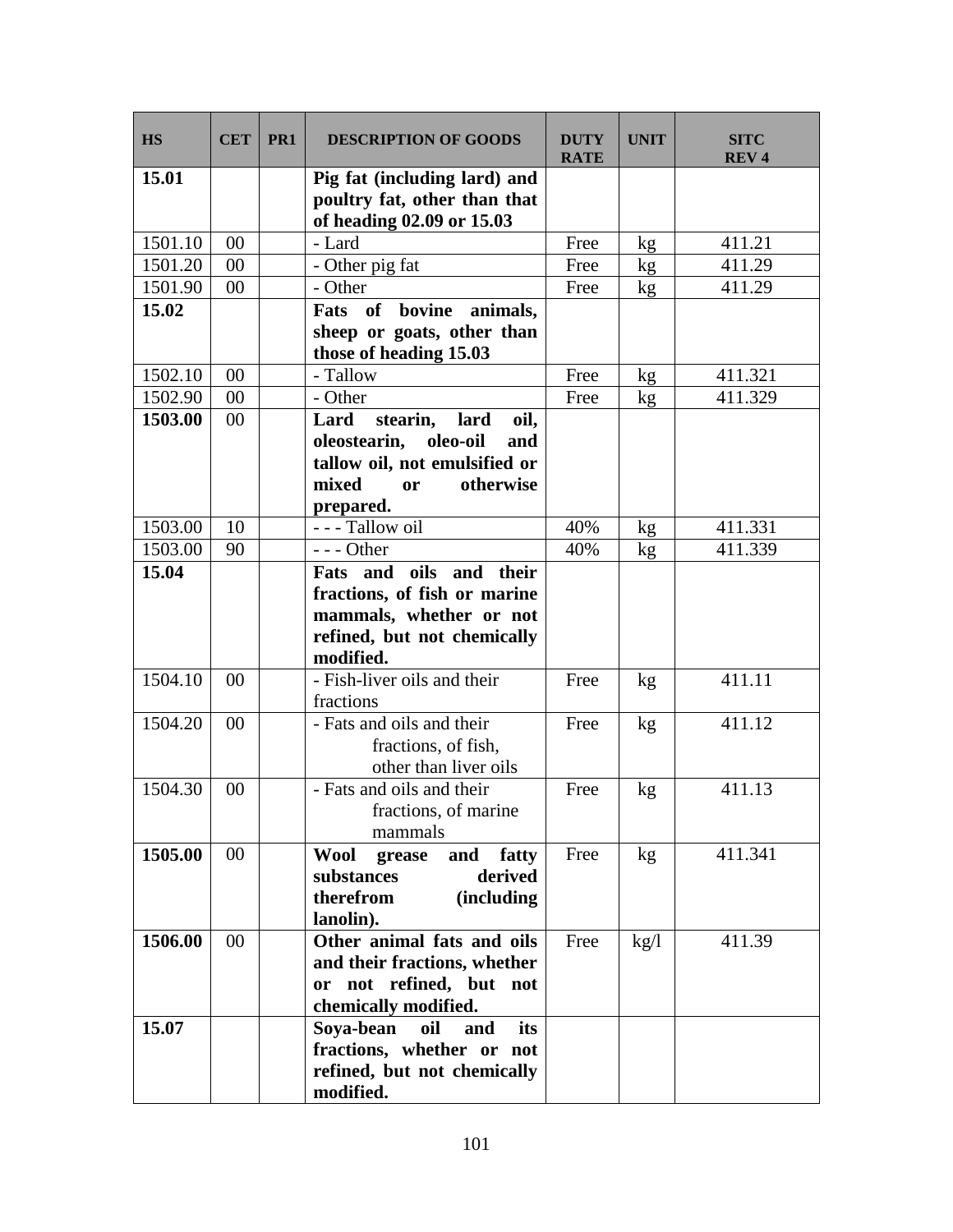| <b>HS</b> | <b>CET</b> | PR <sub>1</sub> | <b>DESCRIPTION OF GOODS</b>             | <b>DUTY</b><br><b>RATE</b> | <b>UNIT</b>  | <b>SITC</b><br>REV <sub>4</sub> |
|-----------|------------|-----------------|-----------------------------------------|----------------------------|--------------|---------------------------------|
| 1507.10   | 00         |                 | - Crude oil, whether or not<br>degummed | 40%                        | kg/l         | 421.11                          |
| 1507.90   | 00         |                 | - Other                                 | 40%                        | kg/l         | 421.19                          |
| 15.08     |            |                 | <b>Ground-nut</b><br>oil<br>and<br>its  |                            |              |                                 |
|           |            |                 | fractions, whether or not               |                            |              |                                 |
|           |            |                 | refined, but not chemically             |                            |              |                                 |
|           |            |                 | modified.                               |                            |              |                                 |
| 1508.10   | 00         |                 | - Crude oil                             | 40%                        | kg/l         | 421.31                          |
| 1508.90   | 00         |                 | - Other                                 | 40%                        | kg/l         | 421.39                          |
| 15.09     |            |                 | Olive oil and its fractions,            |                            |              |                                 |
|           |            |                 | whether or not refined, but             |                            |              |                                 |
|           |            |                 | not chemically modified.                |                            |              |                                 |
| 1509.10   | 00         |                 | - Virgin                                | 40%                        | kg/l         | 421.41                          |
| 1509.90   | 00         |                 | - Other                                 | 40%                        | kg/l         | 421.42                          |
| 1510.00   | 00         |                 | oils<br><b>Other</b><br>and<br>their    |                            |              |                                 |
|           |            |                 | fractions, obtained solely              |                            |              |                                 |
|           |            |                 | from olives, whether or not             |                            |              |                                 |
|           |            |                 | refined, but not chemically             |                            |              |                                 |
|           |            |                 | modified, including blends              |                            |              |                                 |
|           |            |                 | of these oils or fractions with         |                            |              |                                 |
|           |            |                 | oils or fractions of heading            |                            |              |                                 |
| 1510.00   | 10         |                 | 15.09.<br>--- Crude oil                 | 40%                        |              | 421.491                         |
| 1510.00   | 90         |                 | $--$ Other                              | 40%                        | kg/l<br>kg/l | 421.499                         |
| 15.11     |            |                 | Palm oil and its fractions,             |                            |              |                                 |
|           |            |                 | whether or not refined, but             |                            |              |                                 |
|           |            |                 | not chemically modified.                |                            |              |                                 |
| 1511.10   | 00         |                 | - Crude oil                             | 40%                        | kg/l         | 422.21                          |
| 1511.90   | $00\,$     |                 | - Other:                                |                            |              |                                 |
| 1511.90   | 10         |                 | - - - Palm stearin                      | 40%                        | kg/l         | 422.291                         |
| 1511.90   | 90         |                 | $--$ Other                              | 40%                        | kg/l         | 422.299                         |
| 15.12     |            |                 | Sunflower-seed,<br>safflower            |                            |              |                                 |
|           |            |                 | cotton-seed<br>oil<br>and<br>or         |                            |              |                                 |
|           |            |                 | fractions thereof, whether              |                            |              |                                 |
|           |            |                 | or not refined, but not                 |                            |              |                                 |
|           |            |                 | chemically modified.                    |                            |              |                                 |
| 1512.10   |            |                 | - Sunflower-seed or safflower           |                            |              |                                 |
|           |            |                 | oil and fractions                       |                            |              |                                 |
|           |            |                 | thereof:                                |                            |              |                                 |
| 1512.11   | 00         |                 | - - Crude oil                           | 40%                        | kg/l         | 421.51                          |
| 1512.19   | 00         |                 | - - Other                               | 40%                        | kg/l         | 421.59                          |
| 1512.20   |            |                 | Cotton-seed oil and its                 |                            |              |                                 |
|           |            |                 | fractions:                              |                            |              |                                 |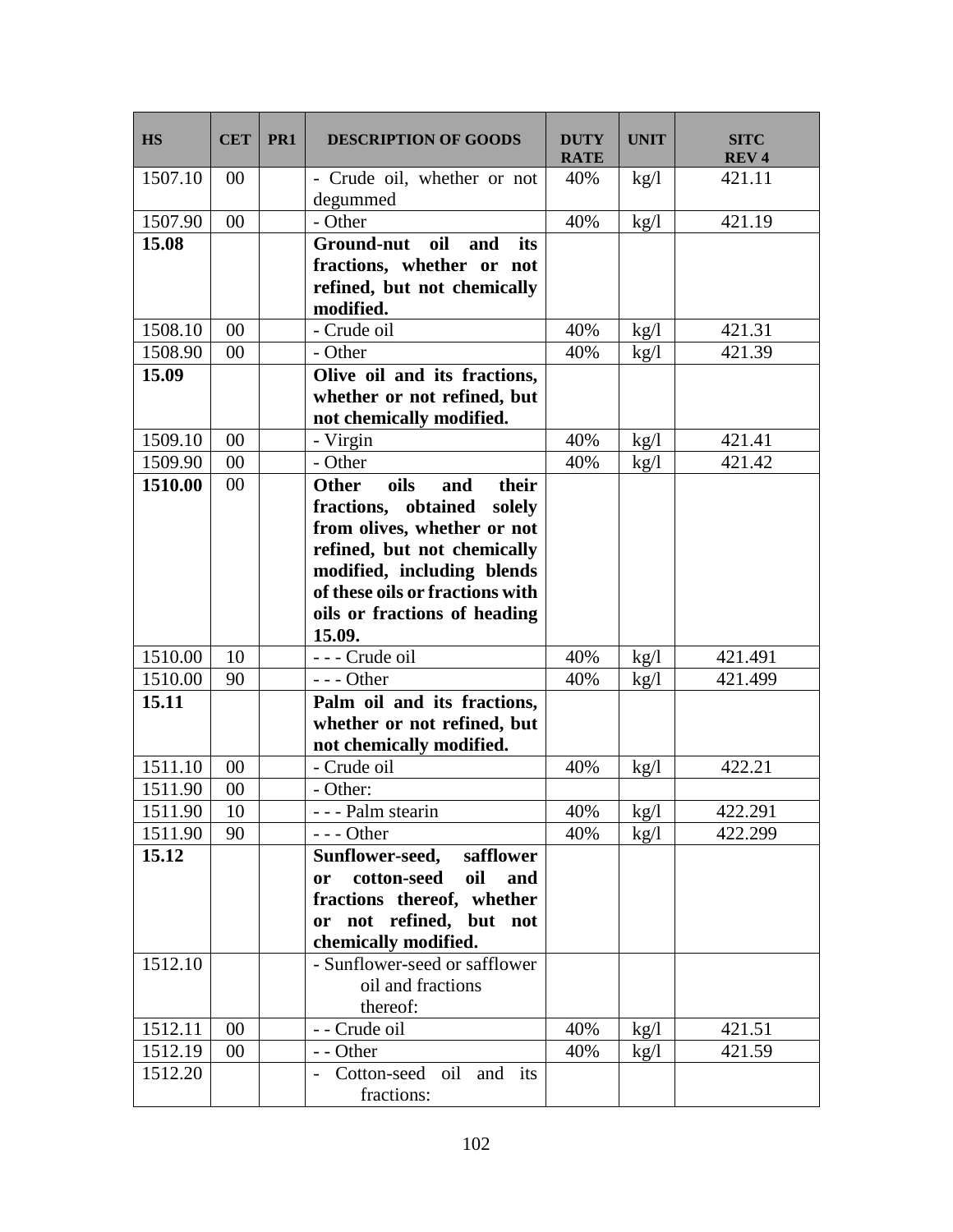| <b>HS</b> | <b>CET</b> | PR <sub>1</sub> | <b>DESCRIPTION OF GOODS</b>                                   | <b>DUTY</b><br><b>RATE</b> | <b>UNIT</b> | <b>SITC</b><br>REV <sub>4</sub> |
|-----------|------------|-----------------|---------------------------------------------------------------|----------------------------|-------------|---------------------------------|
| 1512.21   | $00\,$     |                 | - - Crude oil, whether or not<br>gossypol has been<br>removed | 40%                        | kg/l        | 421.21                          |
| 1512.29   | 00         |                 | - - Other                                                     | 40%                        | kg/l        | 421.29                          |
| 15.13     |            |                 | Coconut<br>(copra), palm                                      |                            |             |                                 |
|           |            |                 | kernel or babassu oil and                                     |                            |             |                                 |
|           |            |                 | fractions thereof, whether                                    |                            |             |                                 |
|           |            |                 | or not refined, but not                                       |                            |             |                                 |
|           |            |                 | chemically modified.                                          |                            |             |                                 |
| 1513.10   |            |                 | - Coconut (copra) oil and its                                 |                            |             |                                 |
|           |            |                 | fractions:                                                    |                            |             |                                 |
| 1513.11   | 00         |                 | - - Crude oil                                                 | 40%                        | kg/l        | 422.31                          |
| 1513.19   | 00         |                 | - - Other                                                     | 40%                        | kg/l        | 422.39                          |
| 1513.20   |            |                 | - Palm kernel or babassu oil                                  |                            |             |                                 |
|           |            |                 | and fractions thereof:                                        |                            |             |                                 |
| 1513.21   | 00         |                 | - Crude oil                                                   | 40%                        | kg/l        | 422.41                          |
| 1513.29   | 00         |                 | - - Other                                                     | 40%                        | kg/l        | 422.49                          |
| 15.14     |            |                 | Rape, colza or mustard oil                                    |                            |             |                                 |
|           |            |                 | fractions<br>and<br>thereof,<br>whether or not refined, but   |                            |             |                                 |
|           |            |                 | not chemically modified.                                      |                            |             |                                 |
| 1514.10   |            |                 | - Low erucic acid rape or                                     |                            |             |                                 |
|           |            |                 | colza oil and its fractions:                                  |                            |             |                                 |
| 1514.11   | 00         |                 | - - Crude oil                                                 | 40%                        | kg/l        | 422.41                          |
| 1514.19   | 00         |                 | - - Other                                                     | 40%                        | kg/l        | 422.42                          |
| 1514.90   |            |                 | - Other:                                                      |                            |             |                                 |
| 1514.91   | 00         |                 | - - Crude oil                                                 | 40%                        | kg/l        | 422.43                          |
| 1514.99   | 00         |                 | - - Other                                                     | 40%                        | kg/l        | 422.49                          |
| 15.15     |            |                 | Other fixed vegetable fats                                    |                            |             |                                 |
|           |            |                 | and oils (including jojoba                                    |                            |             |                                 |
|           |            |                 | their fractions,<br>and<br>oil)                               |                            |             |                                 |
|           |            |                 | whether or not refined, but                                   |                            |             |                                 |
|           |            |                 | not chemically modified.                                      |                            |             |                                 |
| 1515.10   |            |                 | - Linseed oil and its fractions:                              |                            |             |                                 |
| 1515.11   | $00\,$     |                 | - - Crude oil                                                 | Free                       | kg/l        | 422.11                          |
| 1515.19   | $00\,$     |                 | - - Other                                                     | 40%                        | kg/l        | 422.19                          |
| 1515.20   |            |                 | - Maize<br>(corn) oil and its                                 |                            |             |                                 |
|           |            |                 | fractions:                                                    |                            |             |                                 |
| 1515.21   | $00\,$     |                 | - - Crude oil                                                 | 40%                        | kg/l        | 421.61                          |
| 1515.29   | $00\,$     |                 | - - Other                                                     | 40%                        | kg/l        | 421.69                          |
| 1515.30   | $00\,$     |                 | - Castor oil and its fractions                                | Free                       | kg/l        | 422.5                           |
| 1515.50   | 00         |                 | - Sesame oil and its fractions                                | 40%                        | kg/l        | 421.8                           |
| 1515.90   | $00\,$     |                 | - Other:                                                      |                            |             |                                 |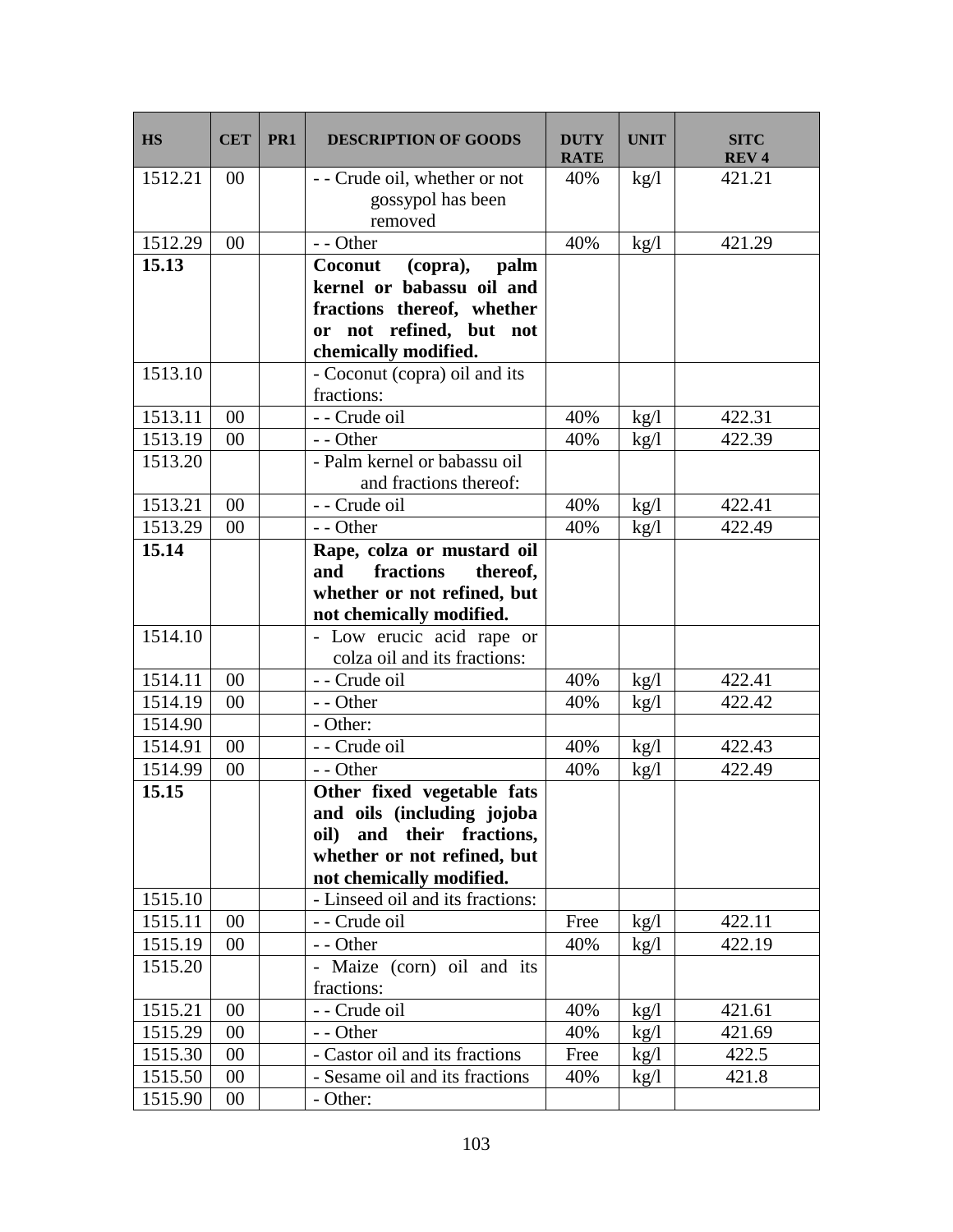| <b>HS</b> | <b>CET</b> | PR <sub>1</sub> | <b>DESCRIPTION OF GOODS</b>      | <b>DUTY</b><br><b>RATE</b> | <b>UNIT</b> | <b>SITC</b><br>REV <sub>4</sub> |
|-----------|------------|-----------------|----------------------------------|----------------------------|-------------|---------------------------------|
| 1515.90   | 10         |                 | --- Tung oil and its fractions   | 40%                        | kg/l        | 422.91                          |
| 1515.90   | 90         |                 | $--$ Other                       | 40%                        | kg/l        | 422.99                          |
| 15.16     |            |                 | Animal or vegetable fats         |                            |             |                                 |
|           |            |                 | and oils and their fractions,    |                            |             |                                 |
|           |            |                 | partly<br>wholly<br>or           |                            |             |                                 |
|           |            |                 | hydrogenated,<br>inter-          |                            |             |                                 |
|           |            |                 | esterified, re-esterified or     |                            |             |                                 |
|           |            |                 | elaidinised, whether or not      |                            |             |                                 |
|           |            |                 | refined, but not further         |                            |             |                                 |
|           |            |                 | prepared.                        |                            |             |                                 |
| 1516.10   | 00         |                 | - Animal fats and oils and       |                            |             |                                 |
|           |            |                 | their fractions:                 |                            |             |                                 |
| 1516.10   | 10         |                 | --- Fish fats and oils and their | 40%                        | kg          | 431.211                         |
|           |            |                 | fractions                        |                            |             |                                 |
| 1516.10   | 90         |                 | $--$ Other                       | 40%                        | kg          | 431.219                         |
| 1516.20   | 00         |                 | - Vegetable fats and oils and    | 40%                        | kg          | 431.22                          |
|           |            |                 | their fractions                  |                            |             |                                 |
| 15.17     |            |                 | Magarine; edible mixtures        |                            |             |                                 |
|           |            |                 | or preparations of animal or     |                            |             |                                 |
|           |            |                 | vegetable fats or oils or of     |                            |             |                                 |
|           |            |                 | fractions of different fats or   |                            |             |                                 |
|           |            |                 | oils of this Chapter, other      |                            |             |                                 |
|           |            |                 | than edible fats or oils or      |                            |             |                                 |
|           |            |                 | their fractions of heading       |                            |             |                                 |
|           |            |                 | 15.16.                           |                            |             |                                 |
| 1517.10   | 00         |                 | - Margarine, excluding liquid    | 40%                        | kg          | 091.01                          |
|           |            |                 | margarine                        |                            |             |                                 |
| 1517.90   | $00\,$     |                 | - Other:                         |                            |             |                                 |
| 1517.90   | 10         |                 | --- Imitation lard and lard      | 40%                        | kg          | 091.091                         |
|           |            |                 | substitutes (shortening)         |                            |             |                                 |
| 1517.90   | 90         |                 | --- Other                        | 40%                        | kg          | 091.099                         |